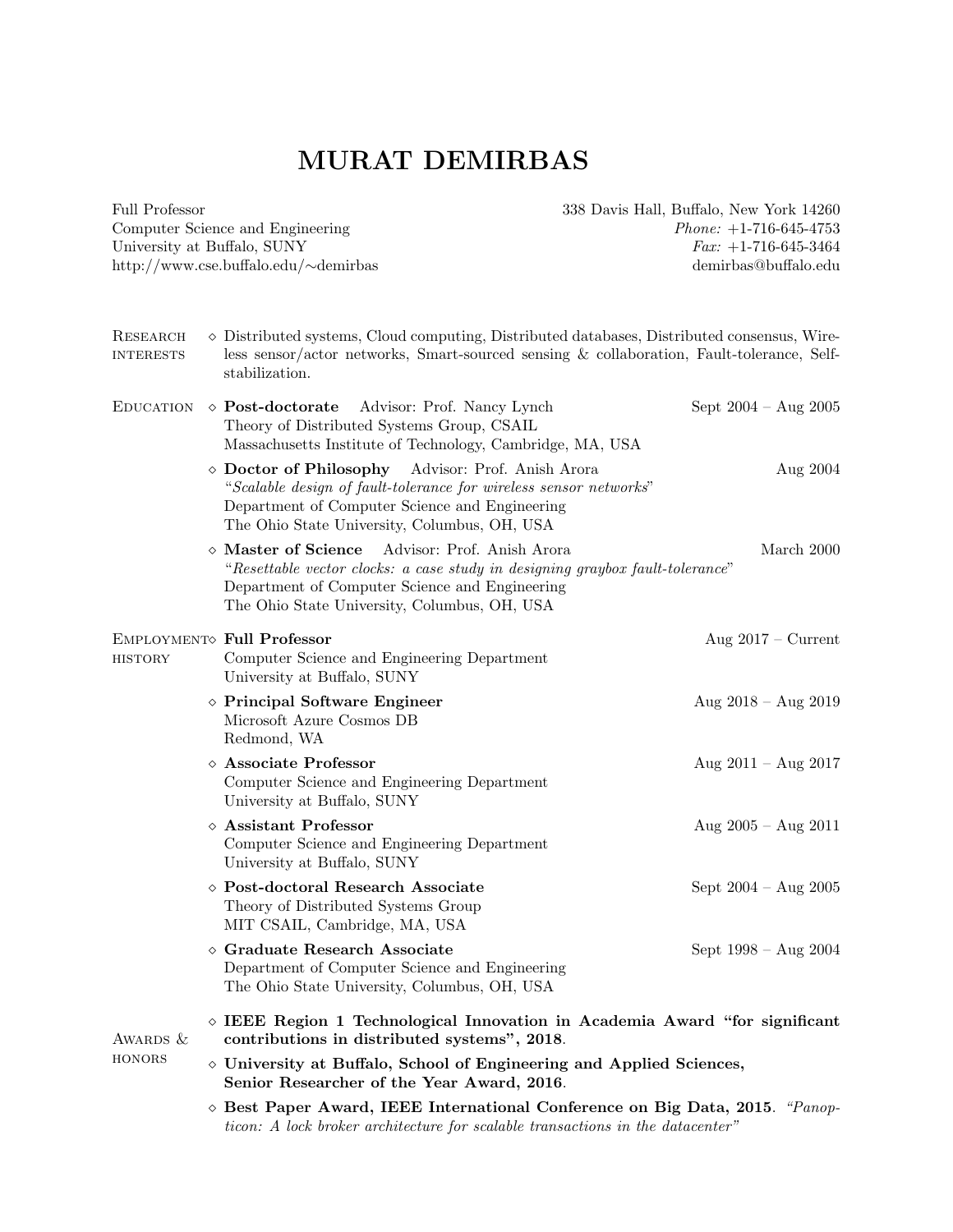- $\diamond$  Outstanding Paper Award, Int. Conference on Collaboration Technologies and Systems, 2014. "Targeted question answering on smartphones utilizing app-based user classification"
- $\diamond$  University at Buffalo Exceptional Scholars Young Investigator Award, 2010.
- NSF CAREER Award, 2008. "An in-network collaboration and coordination framework for wireless sensor actor networks"
- $\diamond$  Best Paper Award, IEEE Int. Conference on Distributed Computing Systems (ICDCS), 2002. "Convergence Refinement"
- $\Diamond$  Outstanding Researcher Award, Department of Computer Science and Engineering, The Ohio State University, 2002.

| <b>FUNDED</b><br><b>RESEARCH</b><br><b>PROJECTS</b> | $\diamond$ NSF CSR program<br>Paxos Unpacked<br>$PI: Murat Demirbas (100\%)$                                                                                                                                                                                     | \$496,347 from 2020-2023   |
|-----------------------------------------------------|------------------------------------------------------------------------------------------------------------------------------------------------------------------------------------------------------------------------------------------------------------------|----------------------------|
|                                                     | $\diamond$ NSF XPS program<br>"Synchrony-aware primitives for building highly auditable, highly scalable, highly available<br>distributed systems"<br>PI: Murat Demirbas (50%) and coPI: Sandeep Kulkarni                                                        | \$750,000 from 2015-2019   |
|                                                     | $\diamond$ NSF CSR program<br>"Scalable coordination for wide-area distributed systems"<br>PI: Murat Demirbas (50%) and coPI: Tevfik Kosar                                                                                                                       | \$500,000 from 2015-2018   |
|                                                     | $\diamond$ NSF CI program<br>"PhoneLab: A programmable participatory smartphone testbed"<br>Geoffrey Challen (PI), Murat Demirbas, Steve Ko, Tevfik Kosar, Chunming Qiao                                                                                         | \$1,322,510 from 2012-2015 |
|                                                     | $\diamond$ NSF CAREER award<br>"An in-network collaboration $\mathcal C$ coordination framework for wireless sensor actor networks"<br>$PI: Murat Demirbas (100\%)$                                                                                              | \$450,000 from 2008-2013   |
|                                                     | ◇ Office of Naval Research<br>"Efficient and resilient querying and tracking services for wireless sensor networks"<br>PI: Murat Demirbas $(100\%)$                                                                                                              | \$510,000 from 2009-2012   |
|                                                     | $\diamond$ NSF CSR program<br>"Tool-support for producing high-assurance software for wireless sensor actor networks"<br>PI: Murat Demirbas (50%) and coPI: Sandeep Kulkarni                                                                                     | \$500,000 from 2009-2012   |
|                                                     | $\diamond$ NIH NIEHS program<br>"Use of cellphone-based time-activity data for air pollutant exposure estimation"<br>co-Investigator: Murat Demirbas                                                                                                             | \$330,000 from 2010-2012   |
|                                                     | $\diamond$ Google research award<br>"PhoneLab: A participatory smartphone cloud testbed"<br>Geoffrey Challen (PI), Murat Demirbas, Steve Ko, Tevfik Kosar                                                                                                        | \$50,000 in 2011           |
|                                                     | ◇ Army Research Office DURIP program<br>"Two-rank mobile robot fleet for swarm surveillance, warfighter assistance and other army-<br>related research and research-related education<br>Jason Corso (PI), Murat Demirbas, Raymond Fu, Venkat Krovi, Rakesh Nagi | \$290,000 in 2011          |
|                                                     | $\diamond$ Google research award<br>"Crowdsourced sensing and collaboration using Twitter"<br>PI: Murat Demirbas $(100\%)$                                                                                                                                       | \$50,000 in 2009           |

PH.D.  $\Diamond$  Salem Alqahtani: joined Spring 2017. supervision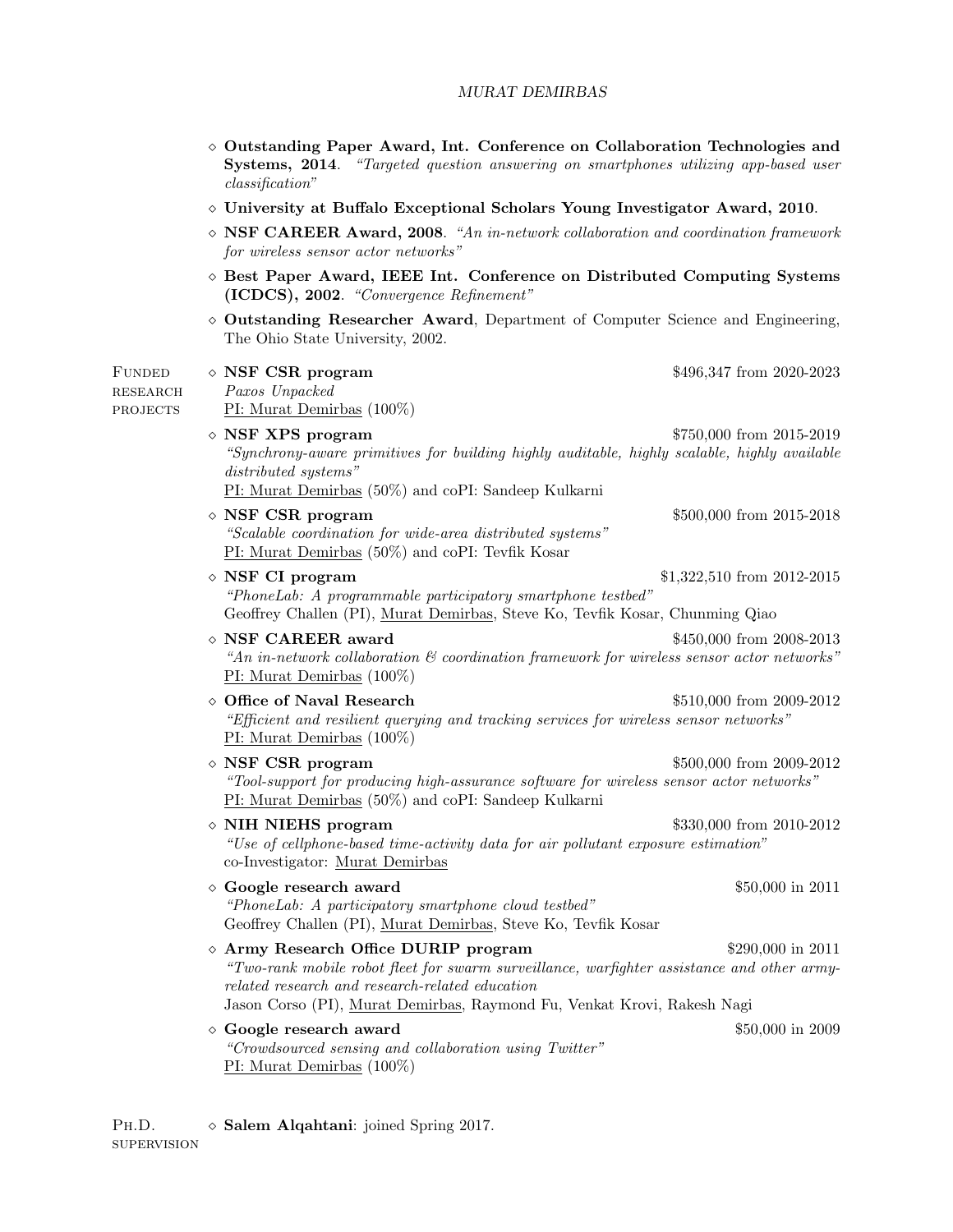- $\diamond$  Aleksey Charapko: "Consensus end-to-end: design, implementation and evaluation of consensus protocols"; graduated Spring 20; Assistant Professor at University of New Hampshire.
- $\Diamond$  Ailidani Ailijiang: "Scalable coordination for wide-area distributed systems"; graduated Spring 18; working at Microsoft Azure Cosmos DB.
- $\Diamond$  Serafettin Tasci: "Scalable coordination in tightly-coupled distributed systems"; graduated Spring 15; working at Samsung Research.
- $\Diamond$  Yavuz Yilmaz: "Targeted crowdsourcing using participant interest"; graduated Spring 15; working at Intel Inc.
- $\Diamond$  Zuhal Tepecik: "In-network querying on federated sensor networks"; graduated Spring 15; working at Eskisehir University.
- $\Diamond$  Ismail Aydin: "Investigation of multiple-choice question answering with mobile crowdsourcing"; graduated Fall 14; working at Intel Inc.
- $\Diamond$  Fatih Bulut: "Crowdsourced location-based sensing"; graduated Summer 14; working at IBM.
- $\Diamond$  Onur Soysal: "A distributed algorithms approach for improving reliability and energy efficiency in wireless sensor networks"; graduated Summer 10; working at Google Inc.
- $\Diamond$  Murat Bayir: "Enabling location aware smartphone applications via mobility profiling"; graduated Summer 10; working at Microsoft Inc.
- $\Diamond$  Xuming Lu: "In-network querying and tracking for wireless sensor networks"; graduated Spring 09; working at Bloomberg Inc.

M.S. THESIS  $\diamond$  Cuneyt Gurcan Akcora, "Crowdsourced sensing and opinion mining using Twitter", supervision graduated Summer 10.

- $\Diamond$  Srivats Balachandran: "Robcast: A reliable MAC layer protocol for broadcast in wireless sensor networks", graduated Spring 08.
- CITATIONS  $\Diamond$  5188 (all time) and 2635 (since 2014) h-index= 33 (all time) and 22 (since 2014) i10-index=  $62$  (all time) and  $43$  (since  $2014$ ) Google Scholar: http://goo.gl/UWm7yO

# PUBLICATIONS Journal Papers

Notation: <sup>∗</sup> denotes the co-author was Dr.Demirbas's student when the work was done.

- 1. WPaxos: Wide Area Network Flexible Consensus A. Ailijiang<sup>∗</sup> , A. Charapko<sup>∗</sup> , M. Demirbas, T. Kosar. IEEE Transactions on Parallel and Distributed Systems, Accepted for Publication, 2019.
- 2. Retroscope: Retrospective Monitoring of Distributed Systems A. Charapko<sup>∗</sup> , A. Ailijiang<sup>∗</sup> , M. Demirbas, S. Kulkarni. IEEE Transactions on Parallel and Distributed Systems, Accepted for Publication, 2019.
- 3. Analysis of Bounds on Hybrid Vector Clocks S. Yingchareonthawornchai, S. S. Kulkarni, and M. Demirbas. IEEE Transactions on Parallel and Distributed Systems, Accepted for Publication, 2018.
- 4. A Crowdsourced "Who Wants To Be A Millionaire?" Player B. I. Aydin<sup>\*</sup>, Y. S. Yilmaz<sup>\*</sup>, M. Demirbas Concurrency and Computation: Practice and Experience, 2017.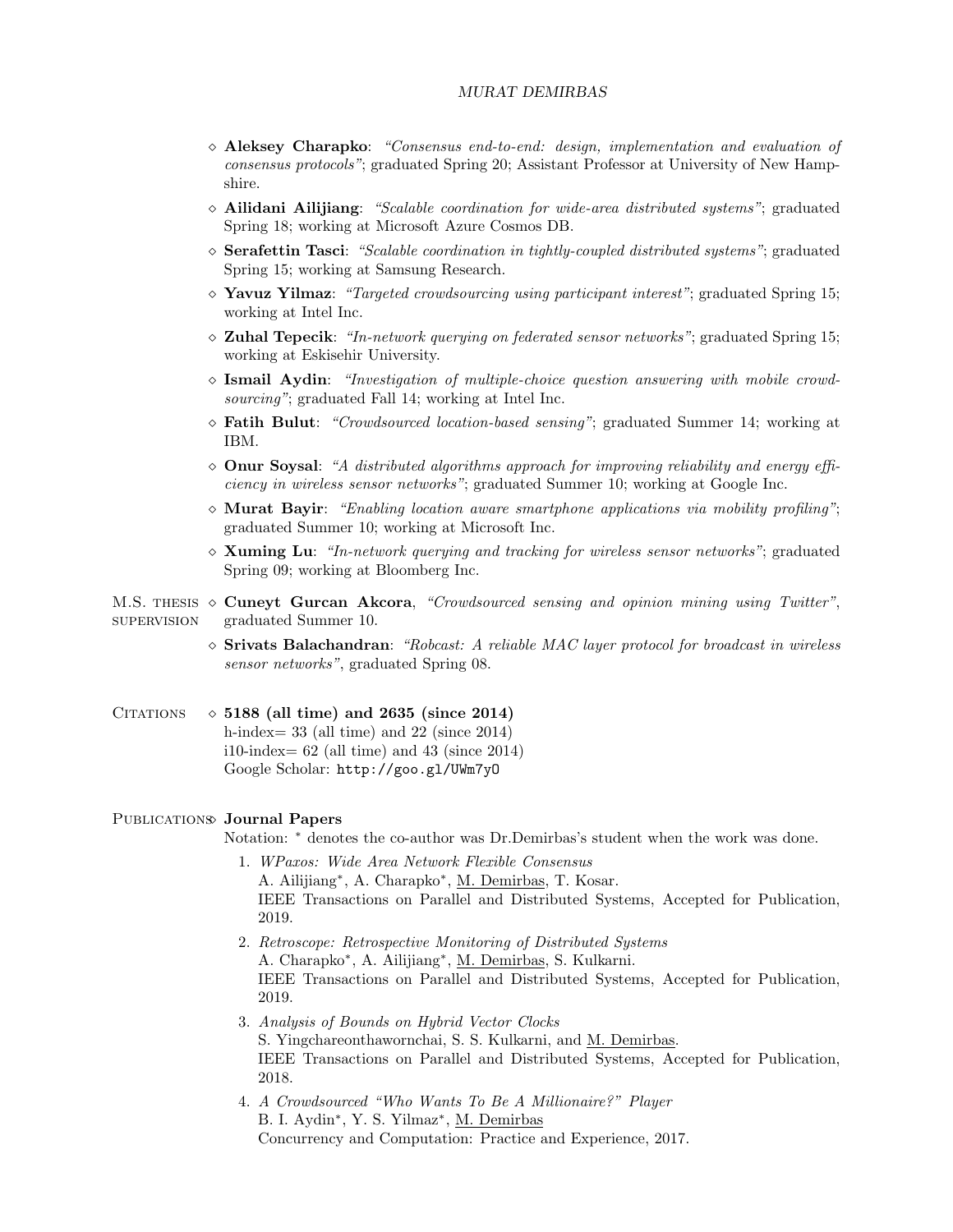- 5. Querying On Federated Sensor Networks Z. Can<sup>\*</sup>, M. Demirbas Journal of Sensor and Actuator Networks, Accepted for publication, 2016.
- 6. Specification-based Design of Self-Stabilization M. Demirbas, A. Arora. IEEE Transactions on Parallel and Distributed Systems, 27(1): 263–270, 2016.
- 7. Coffee Shop Wait-Time Monitoring Using Smartphones M. F. Bulut<sup>\*</sup>, M. Demirbas, H. Ferhatosmanoglu. IEEE Transactions on Mobile Computing, 14(10): 2045–2058, 2015.
- 8. "Slow is Fast" for Wireless Sensor Networks In The Presence of Message Losses R. Hajisheykhi, L. Zhu, M. Arumugam, M. Demirbas, and S. Kulkarni. Journal of Parallel and Distributed Computing, 77:41–57, 2015.
- 9. Smartphone-based Data Collection From Wireless Sensor Networks In An Urban Environment

Z. Can<sup>∗</sup> and M. Demirbas.

Journal of Network and Computer Applications, 58, 208–216, 2015.

- 10. A Confidence-Aware Approach For Truth Discovery On Long-Tail Data Q. Li, Y.Li, J. Gao, L. Su, B. Zhao, M. Demirbas, W. Fan, J. Han. Proceedings of the VLDB Endowment, 8(4): 425–436 (2014).
- 11. Using Smartphones To Collect Time–Activity Data For Long-Term Personal-Level Air Pollution Exposure Assessment M. L. Glasgow, C. B. Rudra, E.-H. Yoo, M. Demirbas, J. Merriman, P. Nayak, C. Crabtree-Ide, A. A. Szpiro, A. Rudra, J. Wactawski-Wende and L. Mu. Journal of Exposure Science and Environmental Epidemiology, Nature Publishing Group, 2014.
- 12. On The Fly Learning Of Mobility Profiles For Routing In Pocket Switched Networks M. A. Bayir<sup>\*</sup>, M. Demirbas. Elsevier, Ad Hoc Networks, 16, 13–27, 2014.
- 13. Trend Sensing Via Twitter Y. S. Yilmaz<sup>\*</sup>, M. F. Bulut<sup>\*</sup>, C. G. Akcora<sup>\*</sup>, M. A. Bayir<sup>\*</sup>, M. Demirbas. International Journal of Ad Hoc and Ubiquitous Computing, 14(1): 16–26, 2013.
- 14. A Survey On In-Network Querying And Tracking Services For Wireless Sensor Networks

Z. Can<sup>\*</sup>, M. Demirbas. Elsevier, Ad Hoc Networks, 11 (1), 596–610, 2013.

- 15. Smartphone Technology For Improving Air Pollution Exposure Estimates M. L. Glasgow, L. Mu, P. Nayak, C. Crabtree-Ide, M. Demirbas, E.-H. Yoo, A. A. Szpiro, A. Rudra, J. Wactawski-Wende, et. al. American Journal of Epidemiology, vol 175, 2012.
- 16. Discovering Better Navigation Sequences For The Session Construction Problem M. A. Bayir<sup>\*</sup>, I. H. Toroslu, <u>M. Demirbas</u>, A. Cosar. Elsevier, Data & Knowledge Engineering, volume 73, pages 58—72, 2012.
- 17. Model-based Tracking For Mobile Ad Hoc Networks X. Lu<sup>\*</sup>, <u>M. Demirbas</u>. Network Protocols and Algorithms 3 (2), 1–23, 2011.
- 18. ABC-MC: A Multi-Channel Geographic Forwarding Scheme For Wireless Sensor Networks TK. Lee, C. Qiao, M. Demirbas, J. Xu. Ad Hoc Networks, Elsevier, 9 (5), 699–712, 2011.
- 19. A Web-based Personalized Mobility Service For Smartphone Applications M. A. Bayir<sup>\*</sup>, M. Demirbas, A. Cosar. The Computer Journal 54 (5), 800–814, 2011.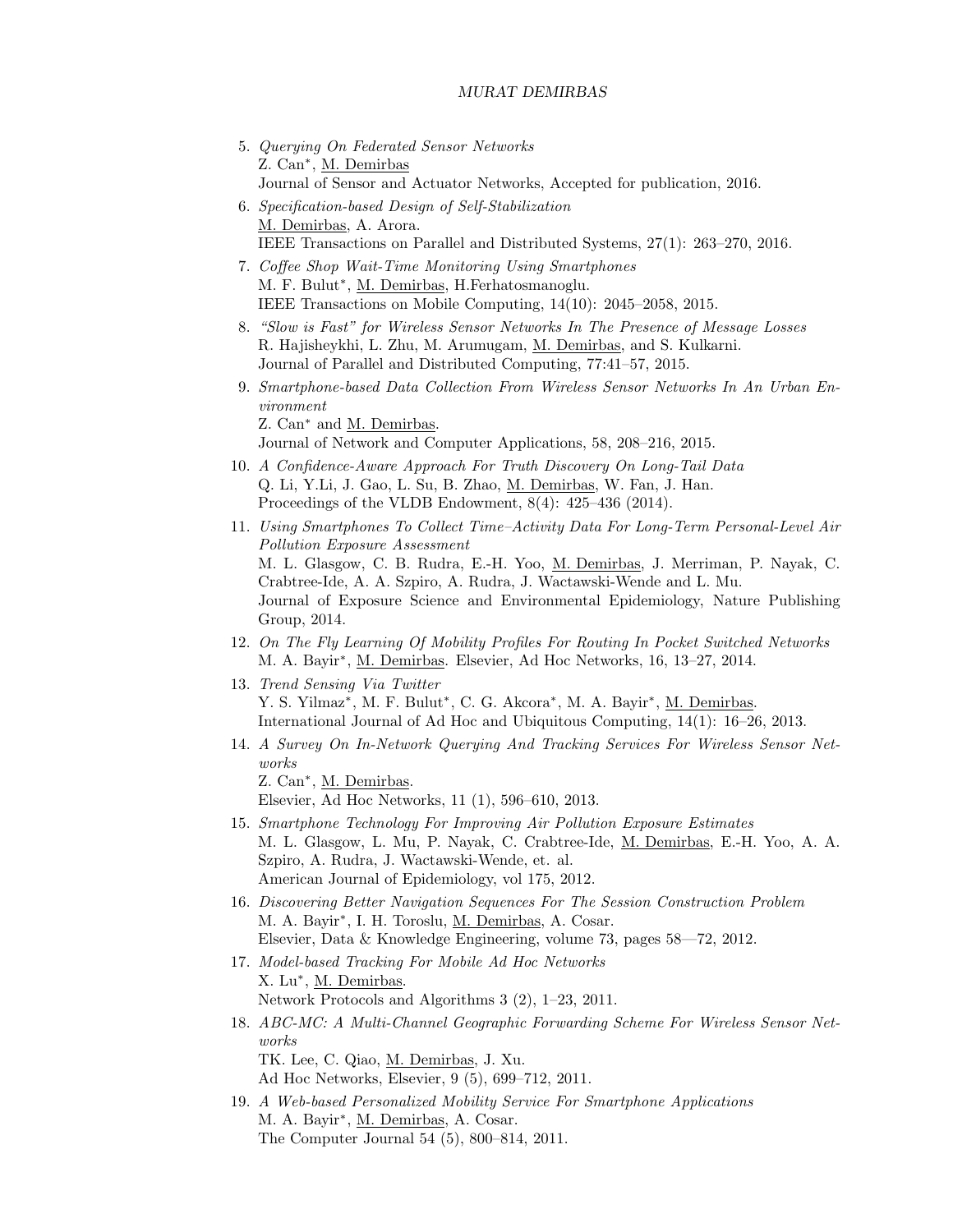- 20. Coordinated Locomotion And Monitoring Using Autonomous Mobile Sensor Nodes SK Yoon, O. Soysal<sup>∗</sup> , M. Demirbas, C. Qiao IEEE Transactions on Parallel and Distributed Systems. 22(10): 1742–1756, 2011.
- 21. Mobility Profiler: A Framework For Discovering Mobility Profiles Of Cell Phone Users M. A. Bayir<sup>\*</sup>, M. Demirbas, N. Eagle. Elsevier Pervasive and Mobile Computing Journal, Special Issue on Human Behaviour in Ubiquitous Environments, 6 (4), 435-–454, 2010.
- 22. A Lightweight Soft-State Tracking Framework For Dense Mobile Ad Hoc Networks X. Lu<sup>\*</sup>, <u>M. Demirbas</u>. Elsevier Pervasive and Mobile Computing Journal, 6 (3), 297–311, 2010.
- 23. ABC: A Simple Geographic Forwarding Scheme Capable Of Bypassing Routing Holes In Sensor Networks TK. Lee, C. Qiao, M. Demirbas, J. Xu. Ad Hoc Networks, Elsevier, 8(4), 361–377, 2010.
- 24. Trail: A Distance-Sensitive Network Service For Distributed Object Tracking V. Kulathumani, A. Arora, M. Demirbas, M. Sridharan. ACM Transactions on Sensor Networks (TOSN), 5(2): 1–40, 2009.
- 25. Consensus And Collision Detectors In Radio Networks G. Chockler, M. Demirbas, S. Gilbert, N. Lynch, C. Newport, and T. Nolte. Distributed Computing (Springer), 21(1): 55–84, 2008.
- 26. A Lightweight Querying Service For Wireless Sensor Networks M. Demirbas, A. Arora, V. Kulathumani. Theoretical Computer Science Journal, Elsevier, 410(6-7): 500–513, 2009.
- 27. An In-Network Querying Framework For Wireless Sensor Networks M. Demirbas, X. Lu<sup>\*</sup>, P. Singla. IEEE Transactions on Parallel and Distributed Systems, 99(1), 2008.
- 28. The Impact Of Data Aggregation On The Performance Of Wireless Sensor Networks K. Akkaya, M. Demirbas, and S. Aygun Journal of Wireless Communications and Mobile Computing, 8(2): 171–193, 2008.
- 29. A Fault-Local Self-Stabilizing Clustering Service For Wireless Ad Hoc Networks M. Demirbas, A. Arora, V. Mittal, V. Kulathumani IEEE Transactions on Parallel and Distributed Systems, Special Issue on Localized Communication and Topology Protocols for Ad Hoc Networks, 17 (9), 912–923, 2006.
- 30. Pursuer-Evader Tracking In Sensor Networks M. Demirbas, A. Arora, and M. Gouda Sensor Network Operations, IEEE Press, Chapter 9, 2006.
- 31. Resettable Vector Clocks A. Arora, S. S. Kulkarni, and M. Demirbas Journal of Parallel and Distributed Computing (JPDC), 66 (2), 221–237, 2006.
- 32. A Line In The Sand: A Wireless Sensor Network For Target Detection, Classification, And Tracking A. Arora, P. Dutta, S. Bapat, V. Kulathumani, H. Zhang, V. Naik, V. Mittal, H. Cao, M. Demirbas, M. Gouda, Y. Choi, T. Herman, S. Kulkarni, U. Arumugam, M. Nesterenko, A. Vora, and M. Miyashita Computer Networks (Elsevier), 46 (5), 605–634, 2004.

#### Conference Papers

1. Dissecting the Performance of Strongly-Consistent Replication Protocols A. Ailijiang<sup>∗</sup> , A. Charapko<sup>∗</sup> , M. Demirbas. ACM SIGMOD/PODS Conference, 2019.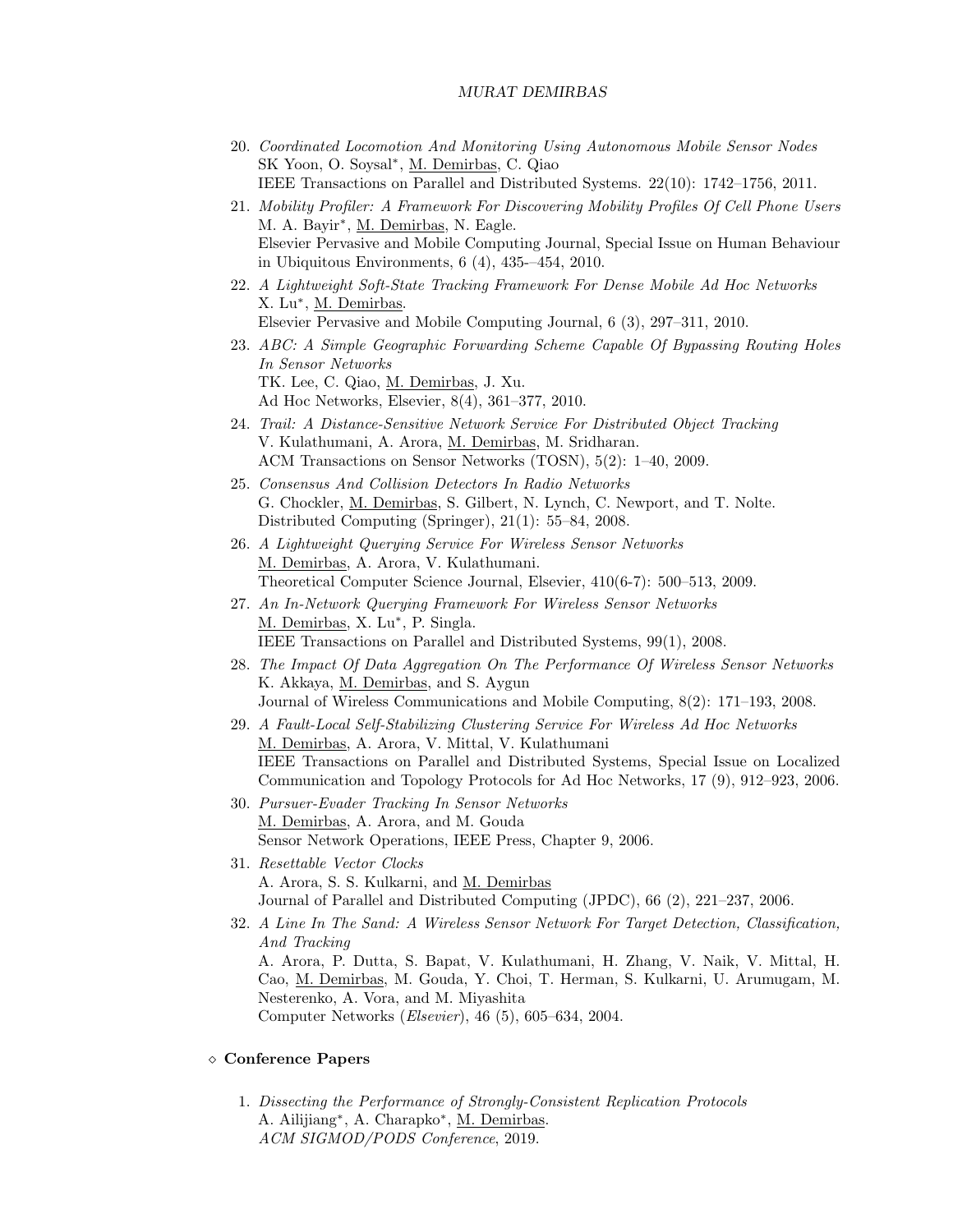- 2. Performance Analysis and Comparison of Distributed Machine Learning Systems S. Alqahtani, M. Demirbas. IEEE ICCCN, 2019.
- 3. Adapting to Access Locality via Live Data Migration in Globally Distributed Datastores A. Charapko<sup>∗</sup> , A. Ailijiang<sup>∗</sup> , M. Demirbas. IEEE Big Data, 3321-3330, 2018.
- 4. Using Weaker Consistency Models with Monitoring and Recovery for Improving Performance of Key-Value Stores D Nguyen, A Charapko<sup>∗</sup> , SS Kulkarni, M Demirbas. Eighth Latin-American Symposium on Dependable Computing (LADC), 67-76, 2018.
- 5. Bridging Paxos and Blockchain Consensus A. Charapko<sup>∗</sup> , A. Ailijiang<sup>∗</sup> , M. Demirbas. IEEE Blockchain 2018, 2018.
- 6. Lightweight, Incremental, and Retrospective Distributed Snapshots Using Loosely Synchronized Clocks

A. Charapko<sup>∗</sup> , A. Ailijiang<sup>∗</sup> , S. Kulkarni, M. Demirbas. International Conference on Distributed Computing Systems (ICDCS), pg. 2061-2066, 2017.

- 7. Efficient Distributed Coordination at WAN scale A. Ailijiang<sup>\*</sup>, A. Charapko<sup>\*</sup>, <u>M. Demirbas</u>, B. Turkkan, and T. Kosar. International Conference on Distributed Computing Systems (ICDCS), pg. 1575-1585, 2017.
- 8. A Comparison of Distributed Machine Learning Platforms K. Zhang<sup>\*</sup>, S. Alqahtani<sup>\*</sup>, <u>M. Demirbas</u>. The 26th International Conference on Computer Communication and Networks (IC-CCN), pg. 1-9, 2017.
- 9. Efficient Algorithms for Predicate Detection using Hybrid Logical Clocks S. Yingchareonthawornchai, V. T. Valapil, S. Kulkarni, E. Torng and M. Demirbas. International Conference on Distributed Computing and Networking (ICDCN), 2017.
- 10. Monitoring Partially Synchronous Distributed Systems Using SMT Solvers V. T. Valapil, S. Yingchareonthawornchai, S. Kulkarni, E. Torng, M. Demirbas. Runtime Verification, pg. 277-293, 2017.
- 11. CausalSpartan: Causal Consistency for Distributed Data Stores Using Hybrid Logical Clocks M. Roohitavaf, M. Demirbas, Sandeep S. Kulkarni. Reliable Distributed Systems (SRDS), pg. 184-193, 2017.
- 12. Consensus In The Cloud: Paxos Systems Demystified A. Ailijiang<sup>\*</sup>, A. Charapko<sup>\*</sup>, and <u>M. Demirbas</u>. The 25th International Conference on Computer Communication and Networks (ICCCN), 2016. (acceptance ratio  $<$  30%)
- 13. Precision, Recall, And Sensitivity Of Monitoring Partially Synchronous Distributed Systems S. Yingchareonthawornchai, D. Nguyen, V. T. Valapil, S. Kulkarni, and M. Demirbas. The 16th International Conference on Runtime Verification, 2016.
- 14. Analysis Of Bounds On Hybrid Vector Clocks S. Yingchareonthawornchai, S. S. Kulkarni, and M. Demirbas. The 19th International Conference on Principles of Distributed Systems (OPODIS), 2015. (acceptance ra- $\text{tio}=30\%$ )
- 15. Panopticon: A Lock Broker Architecture For Scalable Transactions In The Datacenter S. Tasci<sup>\*</sup>, M. Demirbas. IEEE International Conference on Big Data, 2015. (acceptance ratio=  $17\%$ ) (Received the Best Paper Award.)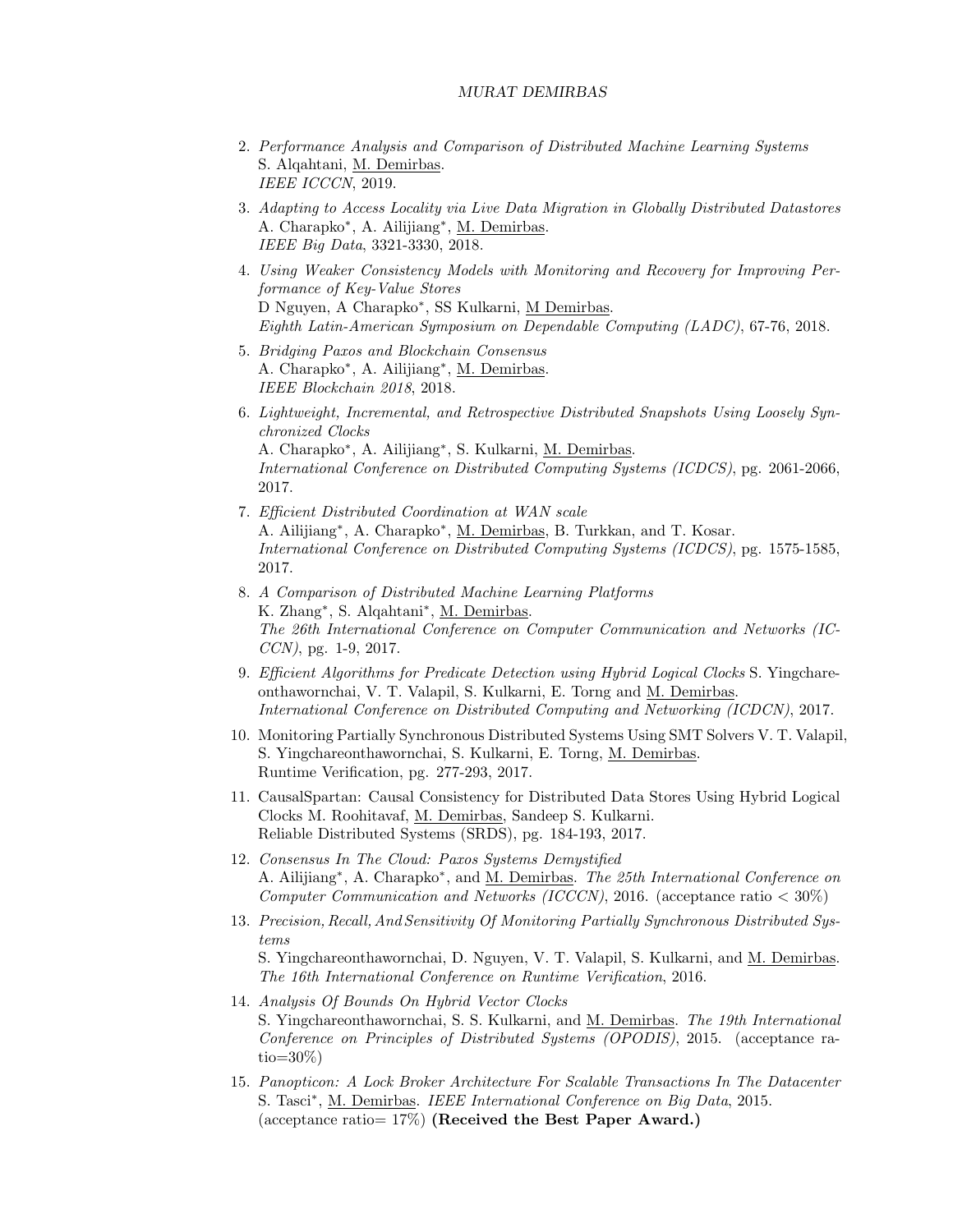- 16. Highly Auditable Distributed Systems M. Demirbas, S. Kulkarni. HotCloud, 2015. (acceptance ratio < 30%)
- 17. Energy-Efficient Smartphone-Based Data Collection From Wireless Sensor Networks Z. Can<sup>∗</sup> , M. Demirbas, IEEE CCNC, 643–647, 2015. (acceptance ratio = 30%)
- 18. Logical Physical Clocks S. Kulkarni, M. Demirbas, D. Madeppa<sup>\*</sup>, B. Avva<sup>\*</sup>, and M. Leone. The 18th International Conference on Principles of Distributed Systems (OPODIS), 17–32, 2014. (acceptance ratio= 32%)
- 19. Google Cloud Messaging (GCM): An Evaluation Y. Yilmaz<sup>\*</sup>, B. Aydin<sup>\*</sup>, <u>M. Demirbas</u>. *GlobeCom*, 2807-2812, 2014. (acceptance ratio= 37%)
- 20. Crowdsourcing For Multiple-Choice Question Answering B. Aydin<sup>\*</sup>, Y. Yilmaz<sup>\*</sup>, Y. Li, Q. Li, J. Gao, <u>M. Demirbas</u>. Twenty-Sixth Annual Conference on Innovative Applications of Artificial Intelligence (IAAI), 2946–2953, 2014.
- 21. Targeted Question Answering On Smartphones Utilizing App Based User Classification Y. S. Yilmaz<sup>\*</sup>, B. Aydin, <u>M. Demirbas</u>. *International Conference on Collaboration* Technologies and Systems (CTS), 371–378, 2014. (acceptance ratio=  $39\%$ ) (Received the Outstanding Paper Award.)
- 22. Giraphx: Parallel Yet Serializable Large-Scale Graph Processing S.<sup>\*</sup> Tasci, M. Demirbas. *Euro-Par*, 458–469, 2013. (acceptance ratio  $\langle 30\% \rangle$ )
- 23. A Holistic Approach For Energy Efficient Proximity Alert On Android F. Bulut<sup>\*</sup>, <u>M. Demirbas</u>. *GlobeCom*, 2816–2821, 2013. (acceptance ratio= 37%)
- 24. Participant Behavior In Phonelab A. Nandugudi and A. Maiti and F. Bulut and S. Batra and Y. Ki and G. Challen and M. Demirbas and S. Ko and T. Kosar, and C. Qiao. International Conference on the Analysis of Mobile Phone Datasets (NetMob), 2013. (acceptance ratio  $<$  35\%)
- 25. LineKing: Crowdsourced Line Wait-Time Estimation Using Smartphones F. Bulut<sup>\*</sup>, Y. Yilmaz<sup>\*</sup>, <u>M. Demirbas</u>, H. Ferhatosmanoglu, N. Ferhatosmanoglu. MobiCASE, 205-224, 2012. (acceptance ratio  $<$  35%)
- 26. Optimistic Concurrency Control For Multihop Sensor Networks O. Soysal<sup>\*</sup>, B. I. Aydin<sup>\*</sup>, <u>M. Demirbas</u>. *IWCMC*, 89–94, 2011. (acceptance ratio= 35%)
- 27. Investigation Of Querying Techniques For Federated Sensor Networks M. Demirbas, Z. Can<sup>∗</sup> . IWCMC, 2034–2039, 2011. (acceptance ratio= 35%)
- 28. Powernap: An Energy-Efficient MAC For Random Routing In Wireless Sensor Networks O. Soysal<sup>∗</sup> , S. Ayyorgun, M. Demirbas.

8th IEEE Communications Society Conference on Sensor, Mesh and Ad Hoc Communications and Networks (SECON), 10–18, 2011. (acceptance ratio =  $27\%$ )

29. Singlehop Collaborative Feedback Primitives For Threshold Querying In Wireless Sensor Networks M. Demirbas, S. Tasci<sup>\*</sup>, H. Gunes<sup>\*</sup>, A. Rudra. 25th IEEE International Parallel & Distributed Processing Symposium, 322–333, 2011.

 $(\text{acceptance ratio} = 20\%)$ 

30. Slow Is Fast For Wireless Sensor Networks In The Presence Of Message Losses M. Arumugam, M. Demirbas, S. Kulkarni. The 12th International Symposium on Stabilization, Safety, and Security of Distributed Systems (SSS), pages 176–190, 2010.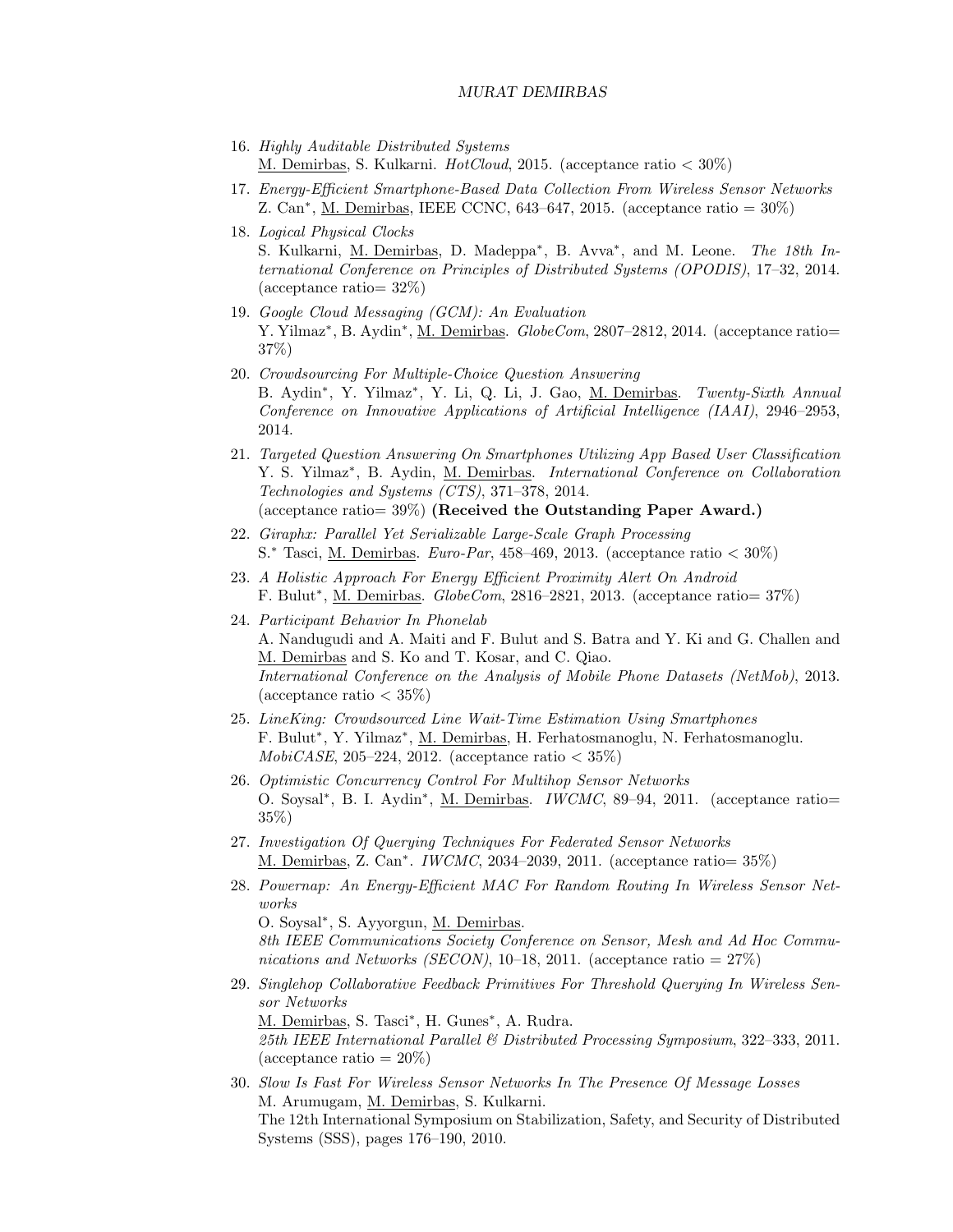- 31. PRO: A Profile Based Routing Algorithm For Pocket Switched Networks M.A. Bayir<sup>\*</sup> and <u>M. Demirbas</u>. IEEE Global Communications Conference (Globecom), 1–5, 2010. (acceptance ratio  $= 35\%$
- 32. Data Spider: A Resilient Mobile Basestation Protocol For Efficient Data Collection In Wireless Sensor Networks O. Soysal<sup>∗</sup> , M. Demirbas. The 6th IEEE International Conference on Distributed Computing in Sensor Systems (DCOSS), 393–408, 2010. (acceptance ratio = 29%)
- 33. Crowd-Sourced Sensing And Collaboration Using Twitter. M. Demirbas, M.A. Bayir<sup>\*</sup>, C.G. Akcora<sup>\*</sup>, Y. Yilmaz<sup>\*</sup>, H. Ferhatosmanoglu. 11th IEEE International Symposium on a World of Wireless, Mobile and Multimedia Networks (WoWMoM), 1–9, 2010. (acceptance ratio  $= 21\%$ )
- 34. A Holistic Solution To The Pursuer Evader Tracking Problem. X. Lu<sup>\*</sup>, <u>M. Demirbas</u>, C. Qiao. The 28th IEEE Symposium on Reliable Distributed Systems (SRDS), 2009. (acceptance ratio  $= 22\%)$
- 35. Track Me! A Web Based Location Tracking And Analysis System For Smartphone Users

M. A. Bayir<sup>\*</sup>, M. Demirbas, A. Cosar.

24th International Symposium on Computer and Information Sciences (ISCIS), 2009.

- 36. Discovering Spatiotemporal Mobility Profiles Of Cellphone Users M. A. Bayir<sup>\*</sup>, M. Demirbas, N. Eagle. The 10th IEEE International Symposium on a World of Wireless, Mobile and Multimedia Networks (WOWMOM), 2009. (acceptance ratio =24%)
- 37. A Plant-And-Play Wireless Sensor Network System For Gate Monitoring R. Sudhaakar, A. Sanzgiri<sup>\*</sup>, M. Demirbas, C. Qiao. The 10th IEEE International Symposium on a World of Wireless, Mobile and Multimedia Networks (WOWMOM), 2009. (acceptance ratio  $=24\%$ )
- 38. An Application Of Specification-Based Design Of Self-Stabilization To Tracking In Wireless Sensor Networks M. Demirbas, A. Arora. The 10th International Symposium on Stabilization, Safety, and Security of Distributed Systems (SSS), 203–217, 2008. (acceptance ratio  $<$  30%)
- 39. A Lightweight Tracking Framework For Mobile Ad Hoc Networks X. Lu<sup>\*</sup>, <u>M. Demirbas</u>. The 5th IEEE International Conference on Mobile Ad Hoc and Sensor Systems (MASS), 359–364, 2008. (acceptance ratio 13%)
- 40. ABC: A Novel Integrated Mac And Routing Protocol For Wireless Ad Hoc Networks TK. Lee, C. Qiao, M. Demirbas, J. Xu. 17th IEEE International Conference on Computer Communications and Networks (IC-CCN), 2008. (acceptance ratio  $< 26\%$ )
- 41. Coordinated Locomotion Of Mobile Sensor Networks SK Yoon, O. Soysal<sup>∗</sup>, M. Demirbas, C. Qiao Fifth Annual IEEE Communications Society Conference on Sensor, Mesh and Ad Hoc Communications and Networks (SECON), 126–134, 2008. (acceptance ratio = 21%)
- 42. Transact: A Transactional Programming Framework For Wireless Sensor/Actor Networks

M. Demirbas, O. Soysal<sup>\*</sup>, M. Hussain<sup>\*</sup>

IEEE/ACM International Conference on Information Processing in Sensor Networks (IPSN), 295–306, 2008. (acceptance ratio = 19%)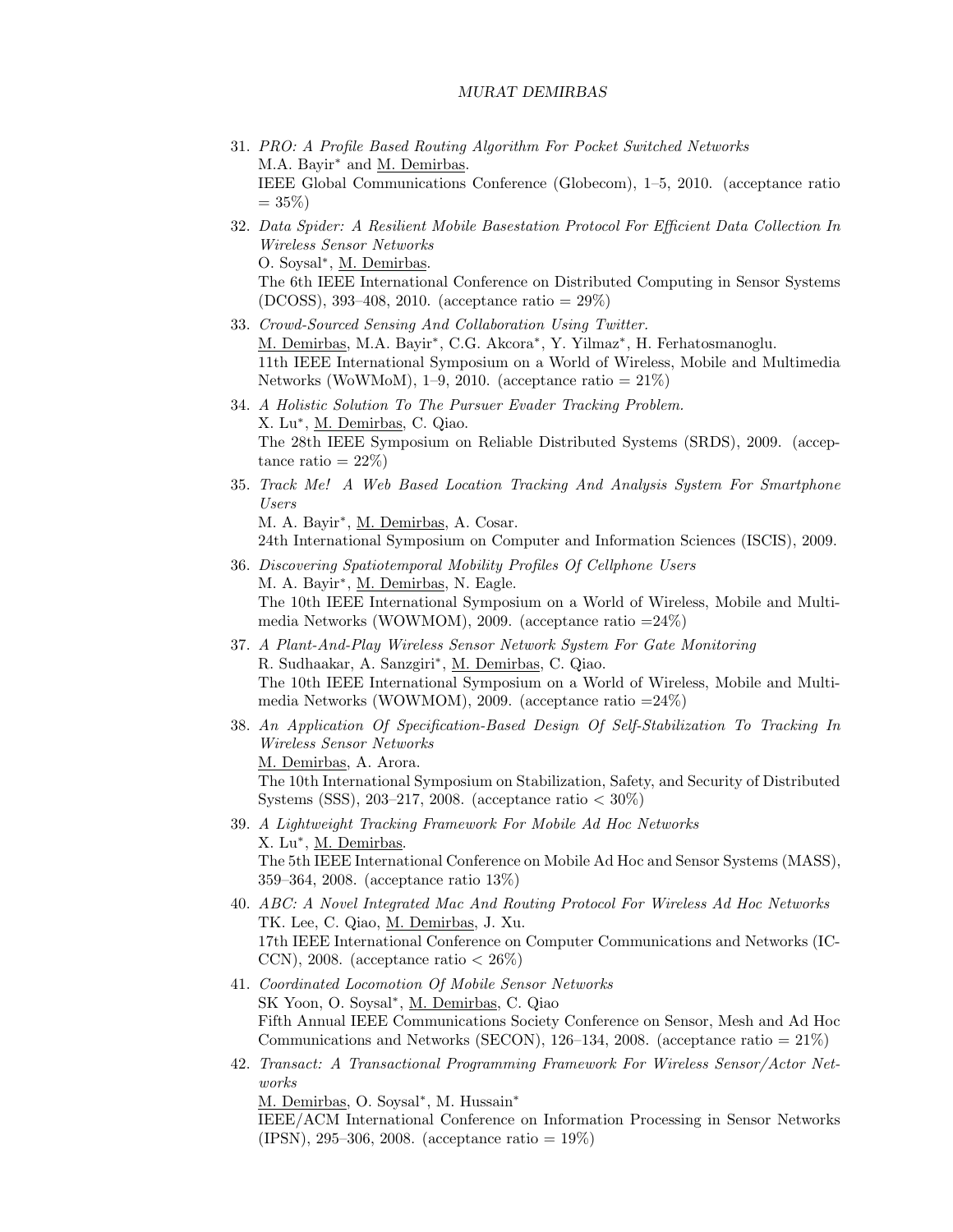- 43. Singlehop Collaborative Feedback Primitives For Wireless Sensor Networks M. Demirbas, O. Soysal<sup>\*</sup>, M. Hussain<sup>\*</sup>. IEEE INFOCOM, 2047-2055, 2008. (acceptance ratio = 29%)
- 44. Data Salmon: A Greedy Mobile Basestation Protocol For Efficient Data Collection In Wireless Sensor Networks M. Demirbas, O. Soysal<sup>\*</sup>, and A. S. Tosun. IEEE International Conference on Distributed Computing in Sensor Systems (DCOSS), 267–280, 2007. (acceptance ratio < 27%)
- 45. Distributed Quad-Trees For Spatial Querying In Wireless Sensor Networks M. Demirbas, X. Lu<sup>\*</sup>. IEEE International Conference on Communication (ICC), 3325–3332, 2007. (Acceptance rate  $<$  30%)
- 46. Trail: A Distance-Sensitive Network Service For Distributed Object Tracking V. Kulathumani, A. Arora, M. Demirbas, M. Sridharan. European conference on Wireless Sensor Networks (EWSN), 83–100, 2007. (acceptance ratio  $= 13\%$
- 47. A Lightweight Querying Service For Wireless Sensor Networks M. Demirbas, A. Arora, V. Kulathumani. International Conference on Principles of Distributed Systems (OPODIS), 242–257, 2006. (acceptance rate  $= 13\%$ )
- 48. A MAC Layer Protocol For Priority-Based Reliable Multicast In Wireless Ad Hoc Networks M. Demirbas and M. Hussain<sup>\*</sup> Broadband Wireless Networking Symposium (BroadNets), 2006.
- 49. Consensus And Collision Detectors In Wireless Ad Hoc Networks G. Chockler, M. Demirbas, S. Gilbert, C. Newport, and T. Nolte ACM Symposium on Principles of Distributed Computing (PODC), 197–206, 2005. (acceptance ratio= 23%)
- 50. A Hierarchy-Based Fault-Local Stabilizing Algorithm For Tracking In Sensor Networks M. Demirbas, A. Arora, T. Nolte, and N. Lynch International Conference on Principles of Distributed Systems (OPODIS), 299–315, 2004. (acceptance ratio  $<$  30%)
- 51. Design And Analysis Of A Fast Local Clustering Service For Wireless Sensor Networks M. Demirbas, A. Arora, V. Mittal, and V. Kulathumani Invited paper at Broadband Wireless Networking Symposium (BroadNets), 700–709, 2004. (acceptance ratio  $<$  30%)
- 52. Peer-To-Peer Spatial Queries In Sensor Networks M. Demirbas and H. Ferhatosmanoglu IEEE International Conference on Peer-to-Peer Computing (P2P), 32–39, 2003.
- 53. A Pursuer-Evader Game For Sensor Networks M. Demirbas, A. Arora, and M. Gouda Symposium on Self-Stabilizing Systems (SSS), 1–16, 2003.
- 54. Introducing Middle School Girls To Fault Tolerant Computing P. A. G. Sivilotti and M. Demirbas Technical Symposium on Computer Science Education (SIGCSE), 327–331, 2003.
- 55. Convergence Refinement M. Demirbas and A. Arora International Conference on Distributed Computing Systems (ICDCS), 589–597, 2002. (Received the Best Paper Award.) (acceptance ratio= 18%)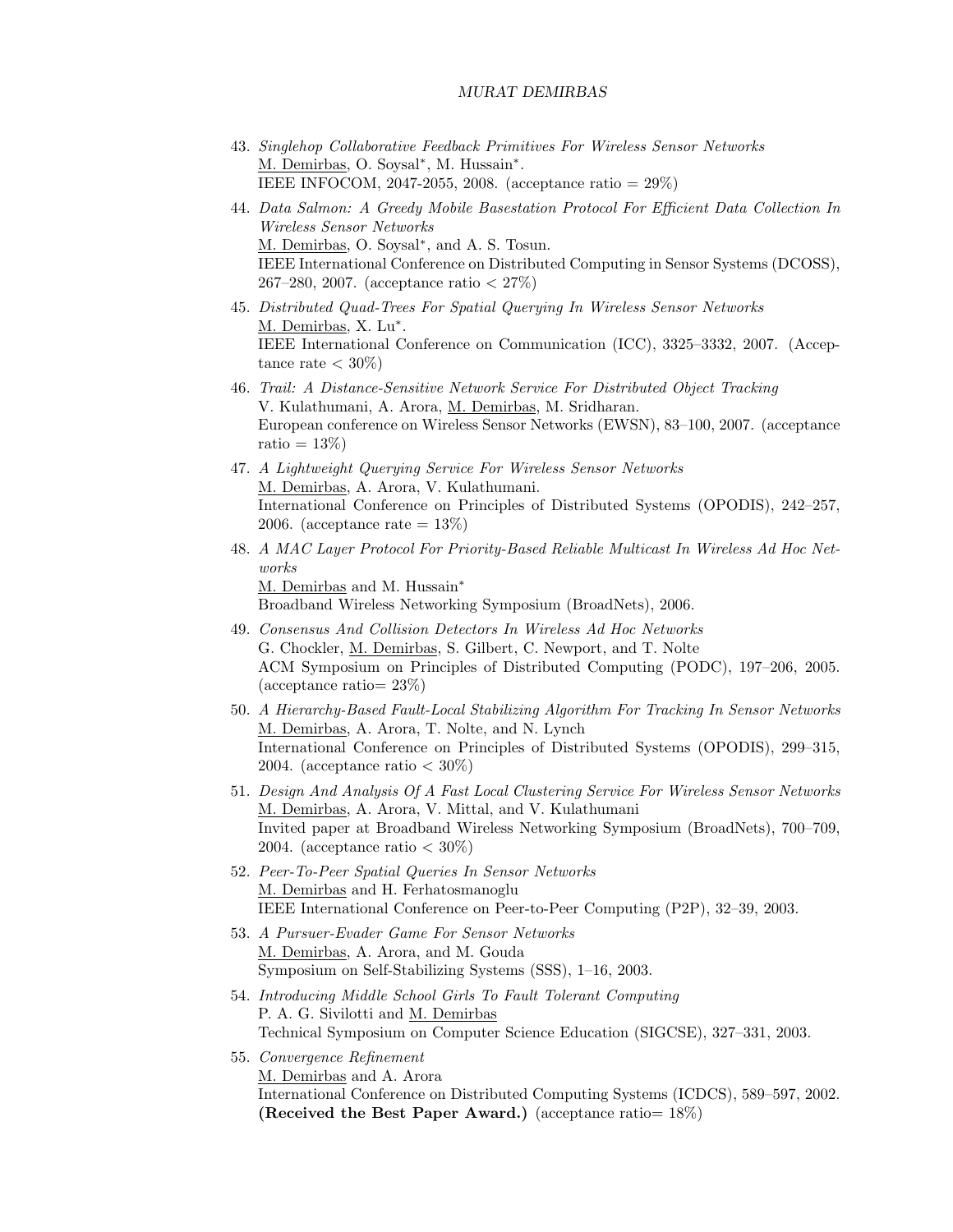56. Graybox Stabilization

A. Arora, M. Demirbas, and S. S. Kulkarni International Conference on Dependable Systems and Networks (ICDSN), 389–400, 2001. (acceptance ratio= 35%)

57. Resettable Vector Clocks A. Arora, S. S. Kulkarni, and M. Demirbas ACM Symposium on Principles of Distributed Computing (PODC), 269–278, 2000. (acceptance ratio= 27%)

# Workshop papers

- 1. Linearizable Quorum Reads in Paxos A. Charapko<sup>∗</sup> , A. Ailijiang<sup>∗</sup> , M. Demirbas. The 11th USENIX Workshop on Hot Topics in Storage and File Systems (HotStorage), 2019.
- 2. Employing in-memory data grids for distributed graph processing S. Tasci<sup>\*</sup>, M. Demirbas. BigGraphs Workshop as part of IEEE International Conference on Big Data (Big Data), 1856–1864, 2015.
- 3. Coffee shop line length monitoring using smartphones M. F. Bulut, M. Demirbas. 15th International ACM Workshop on Mobile Computing Systems and Applications (HotMobile), 2014.
- 4. Beyond TrueTime: Using AugmentedTime for improving Google Spanner M. Demirbas, S. Kulkarni. 7th Workshop on Large-Scale Distributed Systems and Middleware (LADIS), 2013.
- 5. CrowdReply: A crowdsourced multiple choice question answering system B. Aydin<sup>\*</sup>, Y. S. Yilmaz<sup>\*</sup>, M. F. Bulut<sup>\*</sup>, <u>M. Demirbas</u>. International Workshop on Mobile Sensing, 2013
- 6. Energy efficient proximity alert on Android M. F. Bulut<sup>\*</sup>, M. Demirbas. IEEE Workshop on Pervasive Collaboration and Social Networking (PerCol), 2013.
- 7. Eywa: Crowdsourced and cloudsourced omniscience M. Demirbas, Y. S. Yilmaz<sup>\*</sup>, M. F. Bulut<sup>\*</sup>. IEEE Workshop on Hot Topics in Pervasive Computing (PerHot), 2013.
- 8. Maestro: A cloud computing framework with automated locking M. Demirbas, S. Tasci<sup>\*</sup>, S. Kulkarni. Workshop on Management of Cloud Systems, 2012.
- 9. Crowdsourcing location-based queries M. F. Bulut<sup>\*</sup>, Y. S. Yilmaz<sup>\*</sup>, <u>M. Demirbas</u>. Second IEEE Workshop on Pervasive Collaboration and Social Networking (PerCol), (in conjunction with IEEE PERCOM), 513–518, 2011.
- 10.  $k+$  decision trees J. Aspnes, E. Blais, M. Demirbas, R. O'Donnell, A. Rudra, S. Uurtamo. International Workshop on Algorithms for Sensor Systems, Wireless Ad Hoc Networks and Autonomous Mobile Entities, 2010.
- 11. Identifying breakpoints in public opinion C. G. Akcora<sup>\*</sup>, M. A. Bayir<sup>\*</sup>, <u>M. Demirbas</u>, H. Ferhatosmanoglu. Workshop on Social Media Analytics, 2010.
- 12. Short text classification in Twitter to improve information filtering B. Sriram, D. Fuhry, E. Demir, H. Ferhatosmanoglu, M. Demirbas Poster Session in the 33rd ACM SIGIR Conference 2010.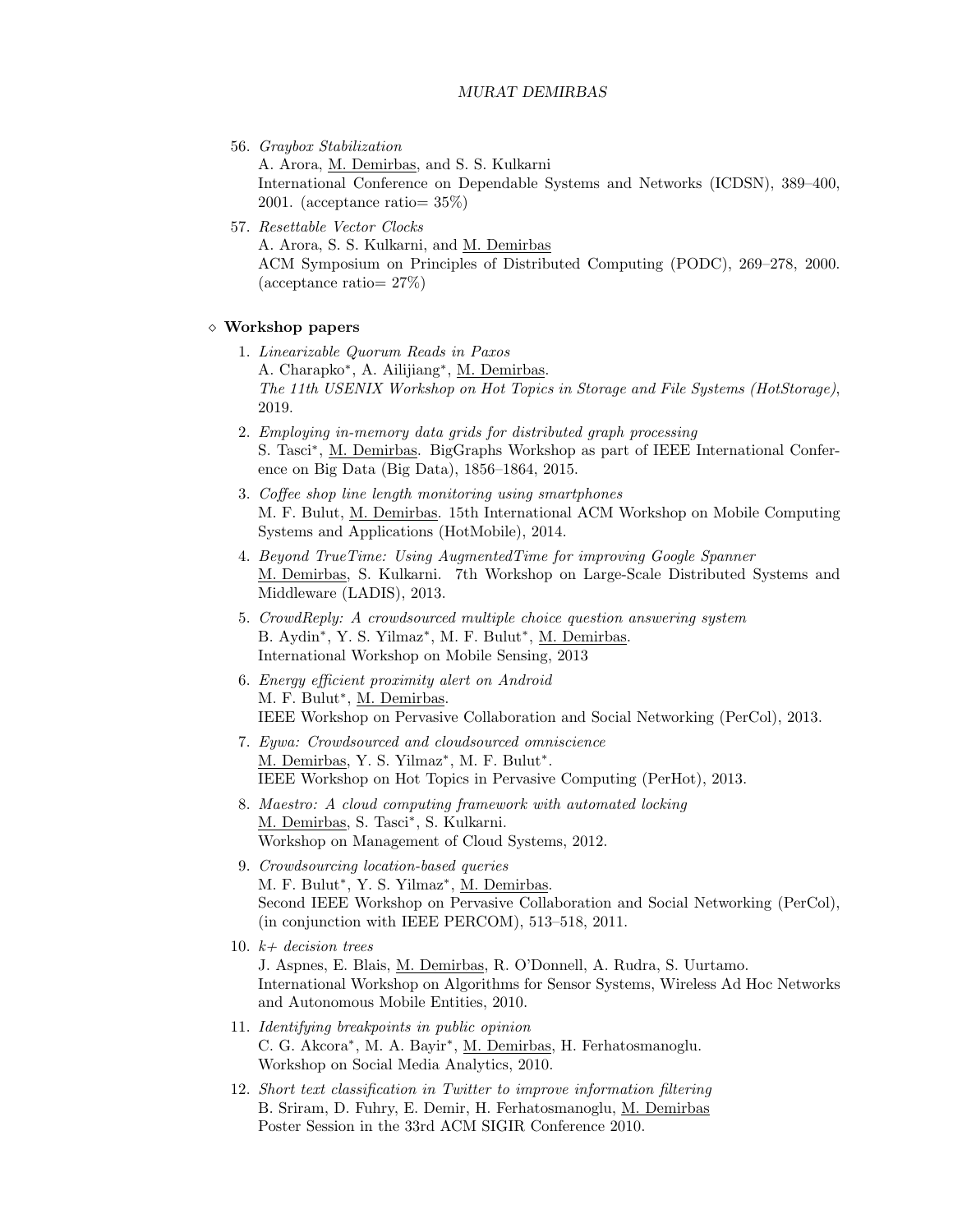- 13. iMAP: Indirect measurement of air pollution with cellphones M. Demirbas, C. Rudra, A. Rudra, M. A. Bayir<sup>∗</sup> International Workshop on Information Quality and Quality of Service for Pervasive Computing (in conjunction with IEEE PERCOM), 2009.
- 14. RoBcast: A singlehop reliable broadcast protocol for wireless sensor networks M. Demirbas, S. Balakrishnan<sup>∗</sup> International Workshop on Assurance in Distributed Systems and Networks, 2007.
- 15. A transactional framework for programming wireless sensor/actor networks M. Demirbas Future Trends of Distributed Computing Systems, 2007.
- 16. Position paper: High-confidence software platforms for cyber-physical systems T. Herman and M. Demirbas High-Confidence Software Platforms for Cyber-Physical Systems workshop, 2006.
- 17. A MAC layer protocol for priority-based reliable broadcast in wireless ad hoc networks M. Demirbas and M. Hussain<sup>∗</sup> IEEE International Symposium on a World of Wireless, Mobile and Multimedia Networks (WOWMOM), 2006.
- 18. An RSSI-based scheme for sybil attack detection in wireless sensor networks M. Demirbas and Y.W. Song<sup>∗</sup> Advanced experimental activities on wireless networks and systems workshop (as part of WOWMOM), 564–570, 2006.
- 19. INSIGHT: Internet-sensor integration for habitat monitoring M. Demirbas, K.Y. Chow<sup>\*</sup>, and C.S. Wan<sup>\*</sup> Advanced experimental activities on wireless networks and systems workshop (as part of WOWMOM), 553–558, 2006.
- 20. A middleware framework for robust applications in wireless ad hoc networks G. Chockler, M. Demirbas, S. Gilbert, and C. Newport Forty-third Annual Allerton Conference on Communication, Control, and Computing, 2005.
- 21. Reconciling the theory and practice of (un)reliable wireless broadcast G. Chockler, M. Demirbas, S. Gilbert, N. Lynch, C. Newport, and T. Nolte International Workshop on Assurance in Distributed Systems and Networks, 42–48, 2005.
- 22. Brief announcement: STALK: A self-stabilizing hierarchical tracking service for sensor networks M. Demirbas, A. Arora, T. Nolte, and N. Lynch ACM Symposium on Principles of Distributed Computing (PODC), 2004.
- 23. FLOC: A fast local clustering service for wireless sensor networks M. Demirbas, A. Arora, and V. Mittal Workshop on Dependability Issues in Wireless Ad Hoc and Sensor Networks, 2004.

# Technical reports

- 1. WPaxos: Ruling the Archipelago with Fast Consensus A. Ailijiang<sup>\*</sup>, A. Charapko<sup>\*</sup>, <u>M. Demirbas</u>, T. Kosar. https://arxiv.org/abs/1703.08905, 2017.
- 2. Does The Cloud Need Stabilizing? M. Demirbas, Aleksey Charapko, and Ailidani Ailijiang https://cse.buffalo.edu/tech-reports/2017-02.pdf, 2017.

#### $\diamond$  Invited talks (among others)

1. Everything Is Broken, Seattle WA, May 2019. Debugging Designs with TLA+.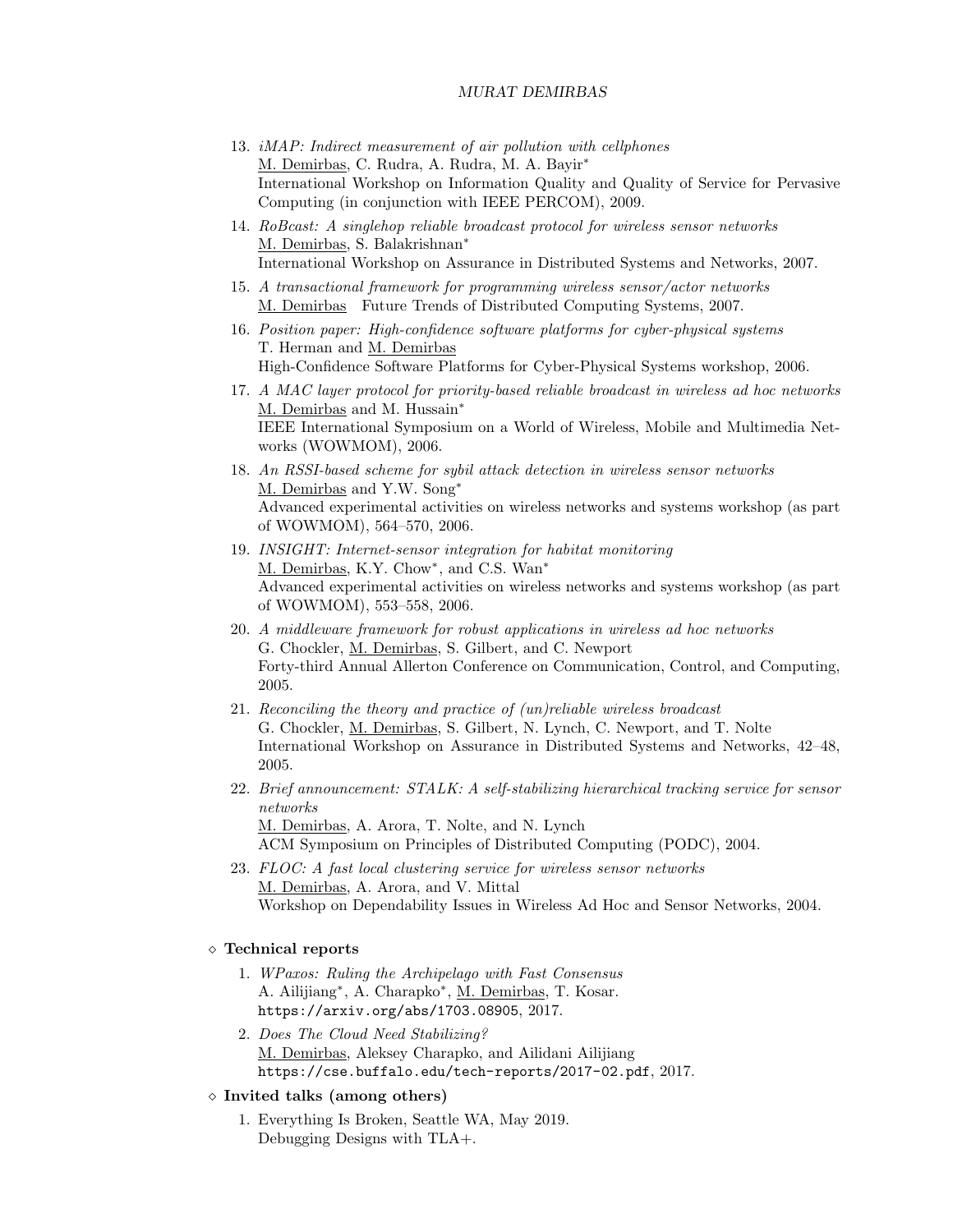- 2. Microsoft, Azure Cosmos DB, Seattle WA, April 2018. WPaxos: A Multileader WAN Paxos Protocol.
- 3. Cockroach DB, New York NY, November 2017. WPaxos: A Multileader WAN Paxos Protocol.
- 4. MongoDB Inc., New York NY, October 2016. Hybrid Clocks for Monitoring and Debugging of Distributed Systems
- 5. Wayne State University, Computer Science Department Colloquia, Detroit MI, September 2016.

Hybrid Clocks for Monitoring and Debugging of Distributed Systems

- 6. Carnegie Mellon University, Parallel Data Lab, SDI/ISTC Seminar Series, Pittsburg PA, April 2016. Coordination in Distributed Systems
- 7. Microsoft Inc., DocumentDB team, Seattle WA, March 2016. Coordination in Distributed Systems
- 8. Cornell University, Cornell Systems Lunch, Ithaca NY, November 2015. Hybrid Clocks for High Auditability
- 9. SUNY Fredonia, Computer Science Colloquia series, Fredonia NY, October 2015. Emerging Research Topics on Cloud Computing
- 10. MIT CSAIL, Theory of Distributed Systems Seminar, Boston MA, October 2015. Hybrid Clocks for High Auditability
- 11. Middle East Technical University, Teknokent, Cloud Computing Workshop, Ankara Turkey, October 2012. State of the Art in Cloud Computing
- 12. University of Illinois at Urbana-Champaign, Illinois Center for Wireless Systems Seminar Series, August 2010. Singlehop Coordination and Collaboration Primitives for WSANs
- 13. Keynote at the Third IEEE WoWMoM Workshop on Autonomic and Opportunistic Communications, June 2010 Employing the smartphone (and the smart human) for mobile sensing
- 14. Cornell University, Cornell Systems Lunch, May 2010 Singlehop Coordination and Collaboration Primitives for WSANs
- 15. Harvard University, Sensor Networks Lab, April 2010 Singlehop Coordination and Collaboration Primitives for WSANs
- 16. MIT, CSAIL, Theory of Distributed Systems Seminar, April 2010 Singlehop Coordination and Collaboration Primitives for WSANs
- 17. University of Texas at San Antonio, CS Seminar Series, November 2007 A Transactional Programming Framework for Wireless Sensor/Actor Networks
- 18. University of Vermont, CSSA Seminar Series, Burlington, VT, April 2007 A Transactional Programming Framework for Wireless Sensor/Actor Networks
- 19. US Japan Next Generation Buildings Workshop, Honolulu, HW, Feb 2007 Wireless Sensor Networks for Monitoring Next Generation Buildings
- 20. Los Alamos National Labs, Los Alamos, NM, Sept 2006 Scalable Self-Healing in Wireless Sensor Networks

COURSES  $\diamond$  CSE 4/586: Distributed systems (Fall 2019, Fall 2017, Fall 2016, Fall 2015, Fall 2014, taught Fall 2013, Fall 2012, Spring 2010, Spring 2009) with classes of 60 to 150 students.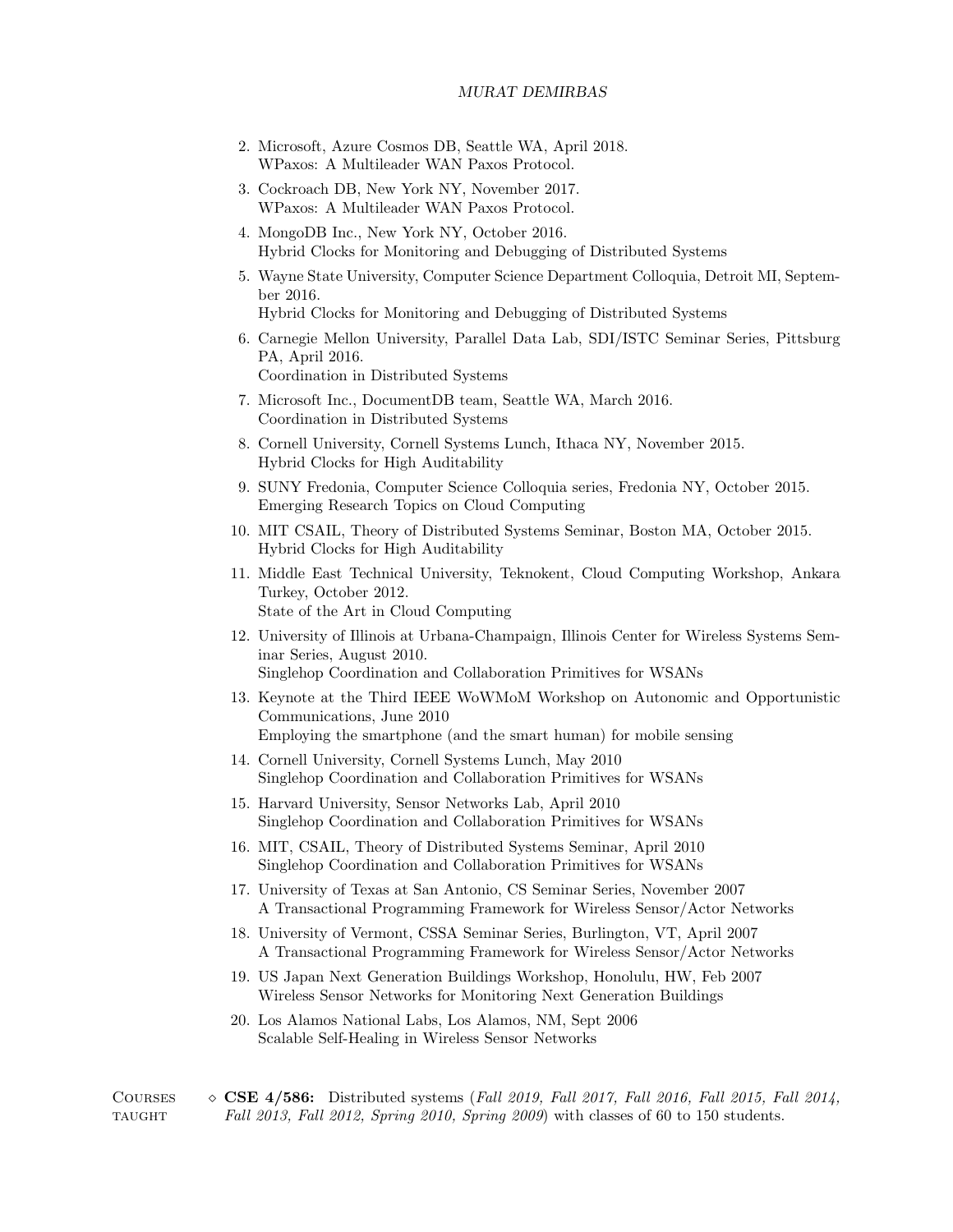- $\circ$  CSE 708 (also 703 & 719): Seminar on distributed systems (Spring 2016, Spring 2015, Spring 2014, Spring 2013, Spring 2010, Fall 2009, Fall 2008, Fall 2007, Spring 2007, Spring 2006 ) with classes of 20 students.
- $\Diamond$  **CSE 610:** Distributed Consensus, Ledgers, and Blockchains (*Spring 2019*)
- $\Diamond$  **CSE 646:** Wireless networking & mobile computing (Spring 2015, Spring 2014, Spring 2013, Fall 2011, Fall 2010, Fall 2009, Fall 2008, Spring 2008, Fall 2006, Fall 2005) with classes of around 20 students.
- $\Diamond$  CSE 4/589: Modern networking concepts (Fall 2007 and Fall 2012) with classes of 120 students.
- $\Diamond$  UE141: Discovery seminar on iPhone programming (*Fall 2009*), Discovery seminar on wireless sensor networks (Fall 2007)
- $\Diamond$  Guest Editor of special issue at Springer Distributed and Parallel Databases EDITORSHIP **Journal** (2016)
	- $\diamond$  Associate Editor and member of the Editorial Board of IEEE Transactions on Cloud Computing (2013–2019)
- PROGRAM  $\diamond$  **Program chair for** The International Workshop on End-to-end Management of Big Data CHAIR 2012
	- Track chair for IEEE International Conference on Distributed Computing Systems (ICDCS) 2016, Track Chair for Mobility-based and Wireless Distributed Computing Systems. IEEE International Conference on Distributed Computing in Sensor Systems (DCOSS) 2016, Track of the year Chair (on Cloud Computing); International Conference on Computer Communications and Networks (ICCCN) 2016 Track Chair for the Data Centers and Big Data Computing Track; International Symposium on Stabilization, Safety, and Security of Distributed Systems (SSS) 2014 and 2012
- OTHER PRO-  $\diamond$  **Program committee for (among others)** VLDB 2020; International Workshop on Data fessional **ACTIVITIES** Intensive Distributed Computing (DIDC) 2016 and 2011; IEEE International Symposium on a World of Wireless Mobile and Multimedia Networks (WoWMoM) 2015, 2013, 2011, 2009, and 2007; International Conference on IEEE Cloud Networking (CloudNet) 2015 and 2014; Workshop on Crowd Assisted Sensing, Pervasive Systems and Communications (CASPer 2015); International Conference on Principles of Distributed Systems (OPODIS) 2014 and 2007; International Workshop on Data Intensive Computing in the Clouds (DataCloud) 2014; IEEE International Symposium on Reliable Distributed Systems (SRDS) 2013 and 2009; 10th Annual IEEE Communications Society Conference on Sensing and Communication in Wireless Networks (SECON) 2013; International Workshop on Data Intensive Computing in the Clouds (DataCloud) 2011; 35th IEEE Conference on Local Computer Networks (LCN) 2010; IEEE International Conference on Mobile Ad-hoc and Sensor Systems (MASS) 2010 and 2008; IEEE Globecom 2010; IEEE International Conference on Sensor Networks, Ubiquitous, and Trustworthy Computing (SUTC) 2010; The 30th International Conference on Distributed Computing Systems (ICDCS) 2010; International Symposium on Stabilization, Safety, and Security of Distributed Systems (SSS) 2010, 2009, and 2008; IEEE International Conference on Communication (ICC) 2010, 2009, and 2008; The 25th ACM Symposium on Applied Computing (ACM-SAC) 2010; The Sixth International ICST Conference on Heterogeneous Networking for Quality, Reliability, Security and Robustness (QShine) 2009; The 7th IEEE/IFIP International Conference on Embedded and Ubiquitous Computing (EUC) 2009; 18th International Conference on Computer Communications and Networks (ICCCN) 2009; 34th IEEE Conference on Local Computer Networks (LCN) 2009; IEEE/IFIP International Conference On Embedded and Ubiquitous Computing (EUC) 2008; International Conference on Wireless Algorithms, Systems and Applications (WASA) 2008; 6th International Workshop on Assurance in Distributed Systems